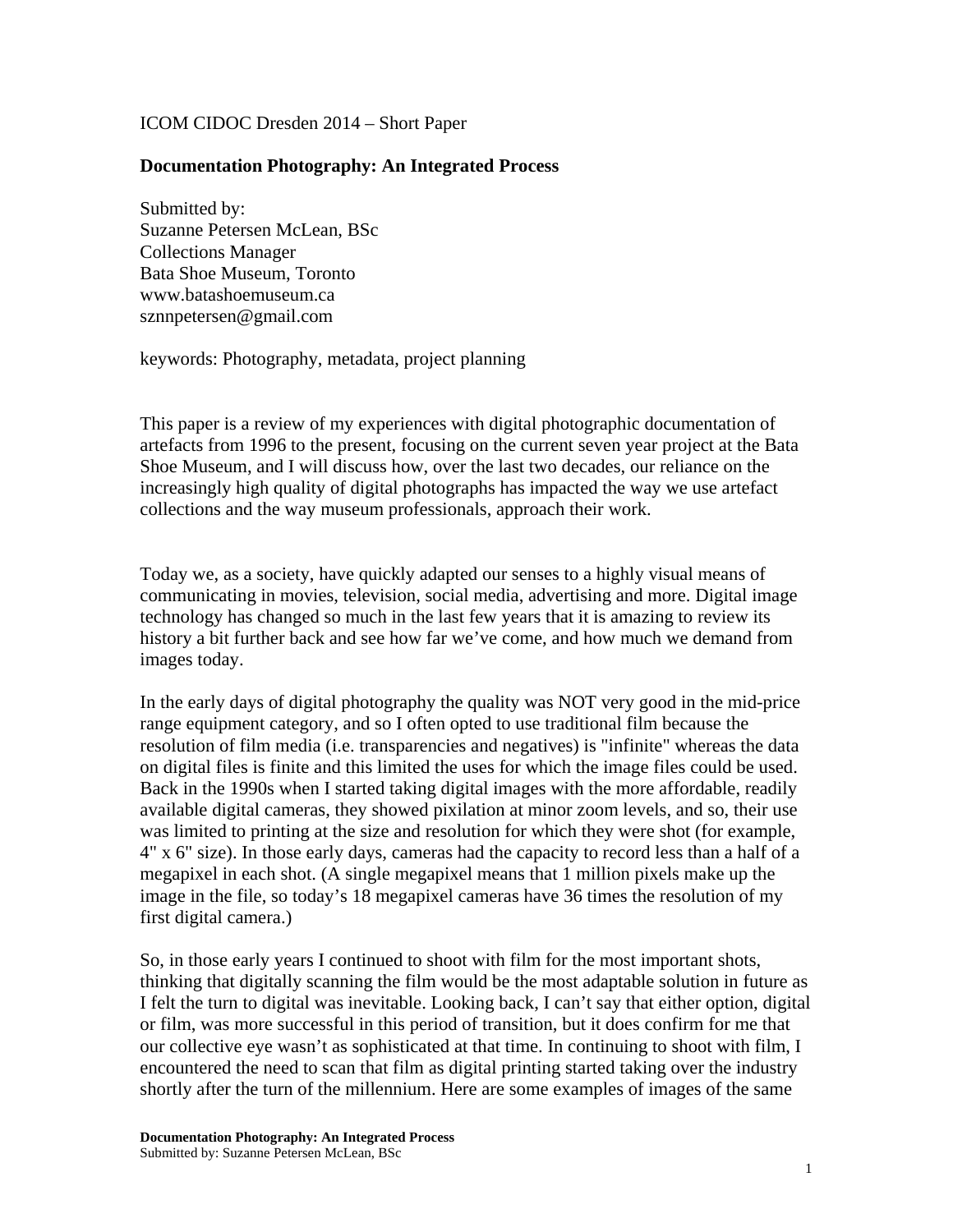artefact from the earlier years (all shot by staff in-house): below, left, an in-house scanned slide image showing the problems of static and dust; in the middle, showing the scanned shot after it's been enhanced with PhotoShop, and on the right a shot taken with our current Canon EOS 5D in 2009.



The problem with slides was the static electricity that encouraged dust and hair to cling to the film. Once the slide was scanned, this dust and hair was part of the image and was hard to remove. Professional scans were not really an option as the cost was (and is) prohibitive.

The shot on the right hand side, above, shows the answer to the dilemma I was having prior to 2007. Shot with the 5D, which shoots 12 megapixels per image, I had the resolution I needed without the bother of having to scan traditional film, and none of the dust.



With current resolution levels, we can actually use the images rather than the artefacts themselves to do a good deal of research as magnification of the image is possible. The ability to zoom into the image is like working with a magnifying glass. Of course, actual inspection of the artefact will likely never be replaced by images, but the clarity and magnification abilities of current digital photography adds greatly to how we use images in research. The image above, and the detail to the right, is an example of the zoom capability possible in a photograph taken with a regular 50mm lens. Photos taken with a 100mm lens offer even closer images and more detail.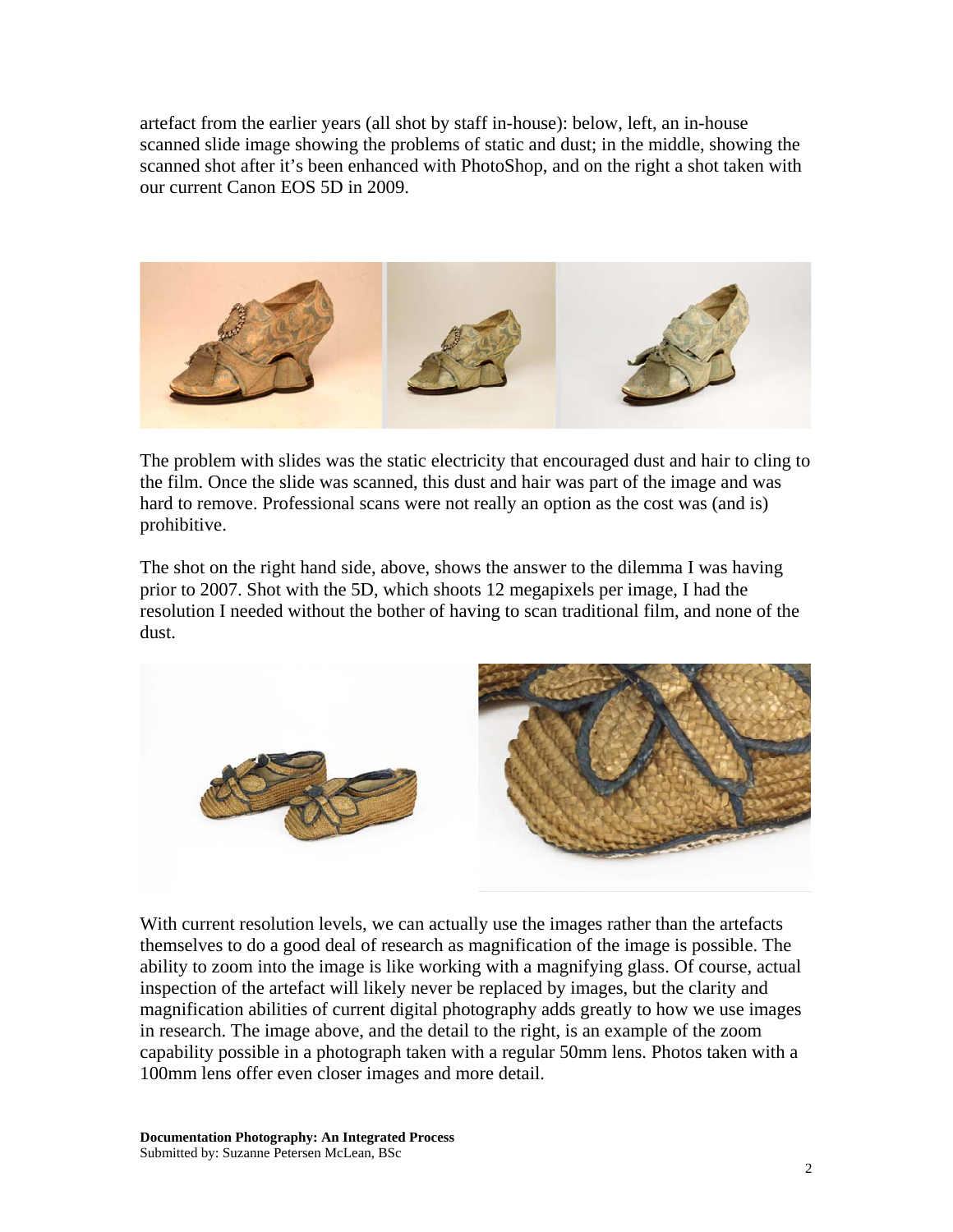At the Bata Shoe Museum we have always kept a photographic record of every artefact in the collection. In 1979 the original system of shooting black and white documentation slides was started. This image was printed to a contact sheet and then glued onto the artefact's datasheet.

| ID No:         | P82.0166.AB                                                                                                                                                                                                                                                                                                                                                                                                                                                                                                                                    |                    |  |  |  |
|----------------|------------------------------------------------------------------------------------------------------------------------------------------------------------------------------------------------------------------------------------------------------------------------------------------------------------------------------------------------------------------------------------------------------------------------------------------------------------------------------------------------------------------------------------------------|--------------------|--|--|--|
| Object:        | Sandals                                                                                                                                                                                                                                                                                                                                                                                                                                                                                                                                        | Category: Footwear |  |  |  |
| SubType/Title: |                                                                                                                                                                                                                                                                                                                                                                                                                                                                                                                                                |                    |  |  |  |
| Gender:        | Female                                                                                                                                                                                                                                                                                                                                                                                                                                                                                                                                         |                    |  |  |  |
| GeoPol:        | Oceania, Indonesia, Java, Cirebon                                                                                                                                                                                                                                                                                                                                                                                                                                                                                                              |                    |  |  |  |
| Date:          | 1800<br>1899                                                                                                                                                                                                                                                                                                                                                                                                                                                                                                                                   | Murdoch: OE2       |  |  |  |
| Culture:       | Indo-Australasian                                                                                                                                                                                                                                                                                                                                                                                                                                                                                                                              |                    |  |  |  |
| Tribe:         |                                                                                                                                                                                                                                                                                                                                                                                                                                                                                                                                                |                    |  |  |  |
| Maker:         |                                                                                                                                                                                                                                                                                                                                                                                                                                                                                                                                                |                    |  |  |  |
| Wearer:        |                                                                                                                                                                                                                                                                                                                                                                                                                                                                                                                                                |                    |  |  |  |
| Description:   | Relief carved and painted bird shaped sole top has two solid broad stilts. Relief carving joins stilts on<br>outer side. Stilts are completely coated, except for bottom, in a dark red paint. Gesso shows beneath paint<br>losses.<br>The sole top is painted in red, blue, green, yellow with gilded highlights in stylized rendering of a bird<br>showing feathers, eyes and beak. The toe knobs (height: 2.3cm) are of dark brown unpainted wood - 2<br>concentric circles are carved in knob top. Centre terminates in tiny round finial. |                    |  |  |  |
| Material:      | Wood, gesso, paint, gilding                                                                                                                                                                                                                                                                                                                                                                                                                                                                                                                    |                    |  |  |  |
| Measure:       | L:21.7 W:10.1 H:9 cm                                                                                                                                                                                                                                                                                                                                                                                                                                                                                                                           |                    |  |  |  |
| ISBN/ISSN:     |                                                                                                                                                                                                                                                                                                                                                                                                                                                                                                                                                |                    |  |  |  |
| Languages:     |                                                                                                                                                                                                                                                                                                                                                                                                                                                                                                                                                |                    |  |  |  |

 $\sim$ 

That system was used until 2007 when I felt the time had come to take advantage of the newest digital photography and replace the black and white slides with colour digital images that could be uploaded to the Artefact Database, streamlining the cataloguing process. Eight years later we are still working to complete photography of the entire 13,000 piece collection, and we are almost there: we are about 85% complete. The new datasheet has been improved many-fold by the inclusion of this colour image.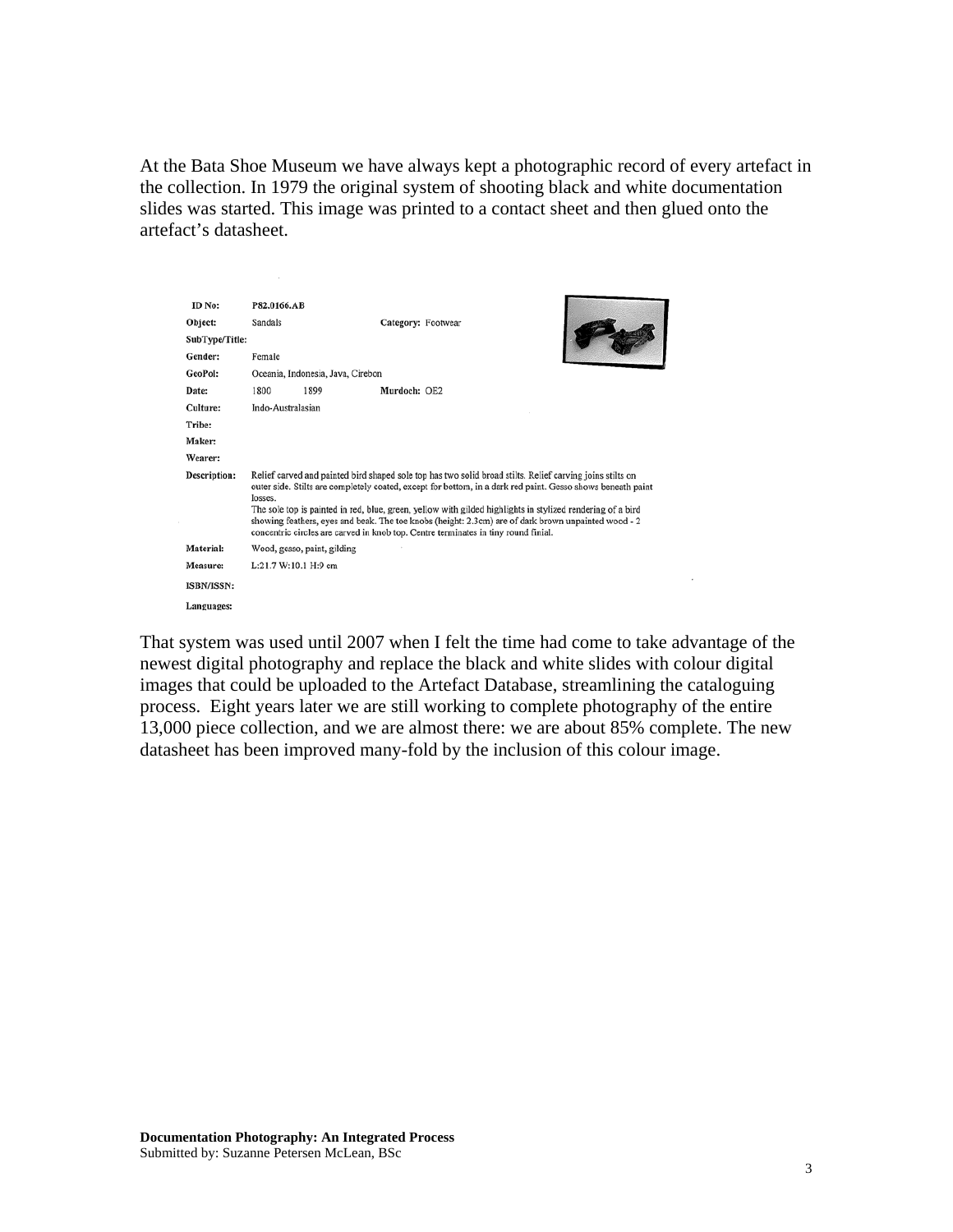| ID No:<br><b>Print Date:</b> | S12.0166.AB<br>19-Aug-14                                                                                                                                                                                                                                                                                                                                                                    |  |  |  |  |
|------------------------------|---------------------------------------------------------------------------------------------------------------------------------------------------------------------------------------------------------------------------------------------------------------------------------------------------------------------------------------------------------------------------------------------|--|--|--|--|
| Object:                      | Category: Athletic<br>Stirrups                                                                                                                                                                                                                                                                                                                                                              |  |  |  |  |
| SubType/Title                | A pair of stimups                                                                                                                                                                                                                                                                                                                                                                           |  |  |  |  |
| Gender:                      | N/A                                                                                                                                                                                                                                                                                                                                                                                         |  |  |  |  |
| GeoPol:                      | South America, Chile                                                                                                                                                                                                                                                                                                                                                                        |  |  |  |  |
| Date:                        | Murdoch: SG1<br>CE 1969<br>CE.<br>1969                                                                                                                                                                                                                                                                                                                                                      |  |  |  |  |
| Culture:                     | Chilean                                                                                                                                                                                                                                                                                                                                                                                     |  |  |  |  |
| Tribe:                       | Chilean                                                                                                                                                                                                                                                                                                                                                                                     |  |  |  |  |
| Maker:                       |                                                                                                                                                                                                                                                                                                                                                                                             |  |  |  |  |
| Wearer:                      |                                                                                                                                                                                                                                                                                                                                                                                             |  |  |  |  |
| Material:                    | wood, leather, metal, thread                                                                                                                                                                                                                                                                                                                                                                |  |  |  |  |
| Measure:                     | L:48.5 W:15 H:19 cm                                                                                                                                                                                                                                                                                                                                                                         |  |  |  |  |
| Description:                 | A pair of carved wooden stirrups that enclose the foot. The metal stirrup supports are decorated with<br>several columns of small crosses and ends at the top of the stirrup in a rosette-shaped bolt. The roller<br>connects with light brown stitched leather straps with a metal fastening ring on the other end. A white<br>leather thong is woven around the straps close to the axel. |  |  |  |  |
| <b>NARRATIVE</b>             |                                                                                                                                                                                                                                                                                                                                                                                             |  |  |  |  |
| <b>History:</b>              |                                                                                                                                                                                                                                                                                                                                                                                             |  |  |  |  |
| Provenance:                  | This pair was used in a Bata Shoe Organization fashion show at World Shoe Con 1969 of complete                                                                                                                                                                                                                                                                                              |  |  |  |  |

The improved appearance of this datasheet is really just the beginning. Yes, it does aid the curatorial team in keeping the datasheet with the correct artefact in the storage room, but in using the database, the benefits exist for the entire staff. Every staff member has access to the artefact database at his/her desk.

| <b>HOME</b><br><b>EXTERNAL DATA</b><br>CREATE<br><b>FILE</b><br>File *<br>Edit -<br>Setup *<br>Help -<br>■ A ● 导 争 Save Pictures Save First Picture Import Images<br>m<br>X                                                                                                                    | <b>DATABASE TOOLS</b><br><b>ADD-INS</b>                                                                                                                                                                                                                                                                                                                                                                                                                               |                                                    |
|------------------------------------------------------------------------------------------------------------------------------------------------------------------------------------------------------------------------------------------------------------------------------------------------|-----------------------------------------------------------------------------------------------------------------------------------------------------------------------------------------------------------------------------------------------------------------------------------------------------------------------------------------------------------------------------------------------------------------------------------------------------------------------|----------------------------------------------------|
| Custom Toolbars<br>围                                                                                                                                                                                                                                                                           | Item                                                                                                                                                                                                                                                                                                                                                                                                                                                                  | $\times$                                           |
| <b>Category Production</b><br>Object Equipment<br>Sub Type/Title Wooden shoemaking tools and equipment<br>Male $\Gamma$<br>Child $C$<br>Female C<br>Gender<br>Period 20th century<br>GeoPol Europe, Western Europe, Netherlands<br>Culture Dutch<br>Tribe Dutch<br>Murdoch ET4<br><b>Maker</b> | ID NO S12.0015.Ai-V<br>$\ddotmark$<br>$\bullet$<br>$\overline{\phantom{0}}$<br>$\blacktriangledown$<br>Date From<br>Date To<br>$N/A$ $G$<br><b>Narratives</b><br>$\blacktriangledown$<br>History<br>$\mathcal{C}$<br>G<br>Provenance<br>$\epsilon$<br>Opinion<br>Cross Ref<br>$\Gamma$<br>Photo<br>$\prec\!\prec$<br>$\overline{\phantom{a}}$<br>Related<br>C<br>View Image<br>View Info<br>Wooden shoemaking tools and equipment:<br>[Ai+ii] Froe. Blade and handle. | ж<br>25<br>>><br>$\rightarrow$<br>of.<br>New Image |
| Wearer                                                                                                                                                                                                                                                                                         | $\cdots$<br>[B] Hatchet<br>[C] Adze<br>$2+$<br>[D] Pole Knife, extra small<br>Material metal, wood<br>$\cdots$                                                                                                                                                                                                                                                                                                                                                        | $\cdots$                                           |
| Exhibition<br>Conservation<br>Label<br>Source<br>E<br>Value<br>Location<br>Photo<br>Library                                                                                                                                                                                                    | Measure various<br>ISBN / ISSN<br>$\Gamma$ E<br>Languages<br>$\Gamma$ F<br>Publish Date                                                                                                                                                                                                                                                                                                                                                                               |                                                    |

**Documentation Photography: An Integrated Process**  Submitted by: Suzanne Petersen McLean, BSc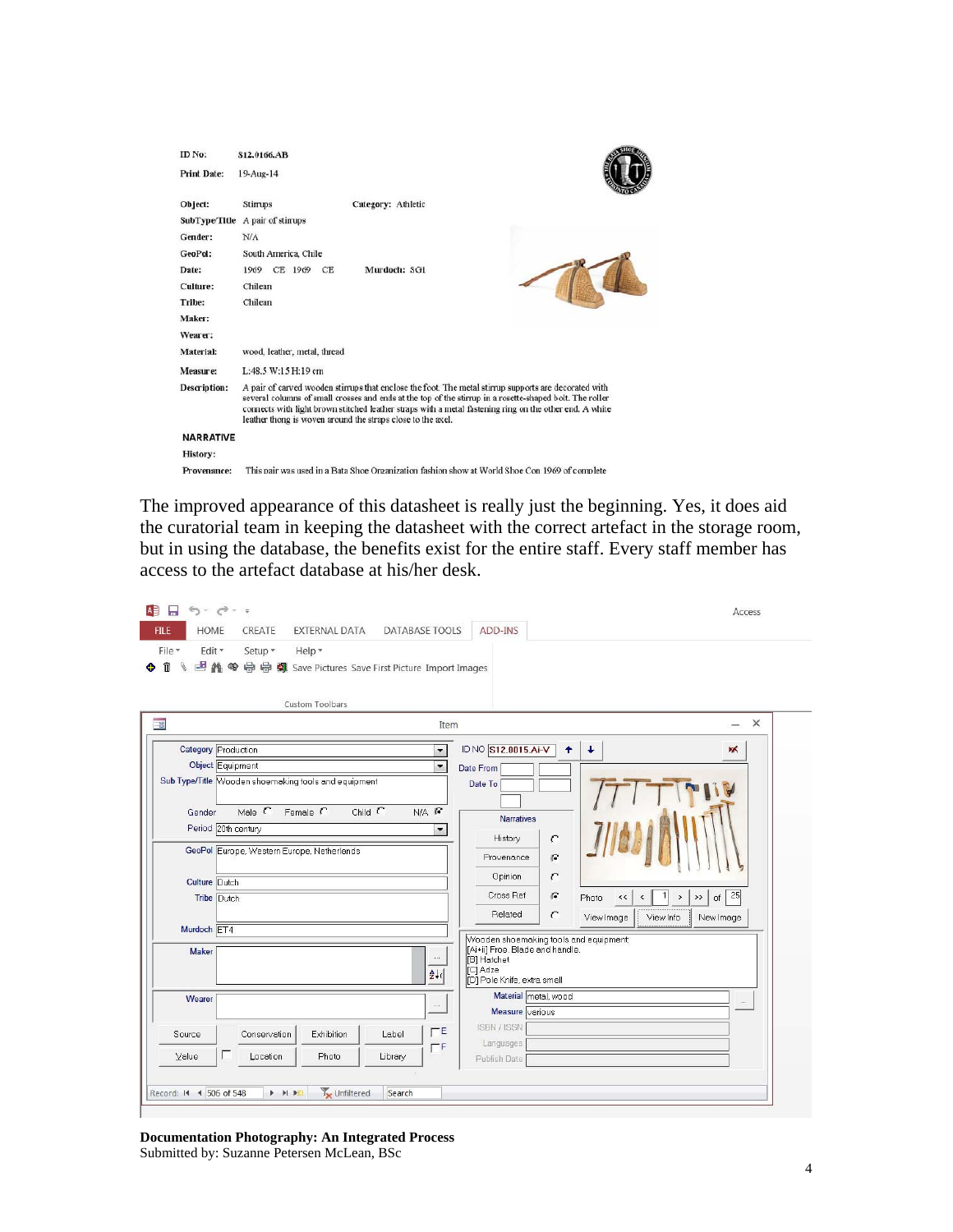In the following image, you can see the function of the Image feature opened in the database, which brings up the associated image metadata and additional views of each object.

| $5 - 7 - 7$<br>П<br><b>HOME</b><br>CREATE<br><b>EXTERNAL DATA</b><br><b>FILE</b><br>File -<br>Edit -<br>Setup ~<br>Help -<br>■ A ● B 图 Save Pictures Save First Picture Import Images<br>Ĥ<br>Custom Toolbars | DATABASE TOOLS<br>ADD-INS                                                                                              |                                                                                                                      | Access                                               |
|---------------------------------------------------------------------------------------------------------------------------------------------------------------------------------------------------------------|------------------------------------------------------------------------------------------------------------------------|----------------------------------------------------------------------------------------------------------------------|------------------------------------------------------|
| 39                                                                                                                                                                                                            | Item                                                                                                                   |                                                                                                                      | $\times$<br>$\overline{\phantom{0}}$                 |
| <b>Category Production</b><br><b>Object Equipment</b><br>Sub Type/Title Wooden shoemaking tools and equipment                                                                                                 | ID NO S12.0015.Ai-V<br>$\overline{\phantom{0}}$<br>$\blacktriangledown$<br>Date From<br>Date To<br><b>EB</b> ItemPhoto | $\ddotmark$<br>$\ddot{\phantom{1}}$                                                                                  | ж<br>$\mathbf{x}$                                    |
| Child $\overline{C}$<br>Male $C$ Female $C$<br>Gender<br>Period 20th century                                                                                                                                  | ▶<br>ID Number:<br>Photo Type:<br>Digital                                                                              | S12.0015.Ai-V<br>$\overline{\phantom{0}}$                                                                            | Switch Item                                          |
| GeoPol Europe, Western Europe, Netherlands<br>Culture Dutch<br>Tribe Dutch                                                                                                                                    | Title:<br>Description:                                                                                                 | Documentation Photograph<br>YCW (2014): Artefact Imaging Project                                                     | $\blacktriangledown$                                 |
| Murdoch ET4<br><b>Maker</b>                                                                                                                                                                                   | Date:<br>Photographer:<br>Rights:                                                                                      | 31-Jul-2014<br>$\overline{\phantom{a}}$<br>Faraz Olfat and Celina Hoang<br>Copyright @ 2014 Bata Shoe Museum, Toront |                                                      |
| Wearer                                                                                                                                                                                                        | OriginalFormat:<br>Master Image File:<br>Medium Size Image File:<br>3D File Path:                                      | IMG 67740<br>T:\Master\S12-0015.tif<br>Q:\Medium\S12-0015.jpg                                                        | Open<br>$\cdots$<br>Open<br>$\sim$<br>Open<br>$\sim$ |
| Exhibition<br>Conservation<br>Source<br>Lab<br>Location<br>Value<br>Photo<br>Libre                                                                                                                            | Thumbnail:<br>Order:                                                                                                   | $\mathbf{1}$                                                                                                         | Import<br>$\ldots$                                   |
| Unfiltered<br>Record: M 4 506 of 548<br>$\triangleright$ $\triangleright$ $\triangleright$ $\rightarrow$<br>Search                                                                                            | Record: 14 4 1 of 25<br>$\blacktriangleright$ $\blacktriangleright$ $\blacktriangleright$ $\blacktriangleright$        | Filtered<br>Search                                                                                                   |                                                      |

SO how did I get here? What is the integrated process that guarantees this object's data was successfully fused to its image's metadata?

It is the process of preparing the artefact, photographing it and processing the image files that I want to tell you about. The Bata Shoe Museum has holdings of approximately 13,000 footwear and footwear-related artefacts. This project's goal is to create and archive several shots of each object. Generally we are taking a '3/4' view that shows the entire artefact with all of its component parts, then a side view of one shoe, and finally a shot of the bottom of the shoe.

If the artefact has special features that we would like views of, we take more photos, and if more detail shots are needed, we then use a macro lens (100mm) that lets us get very close to the object.

These 'documentation shots' are used primarily for documentation of the collection and are linked to the Artefact Database, however that is not their only function. They are also used for inventory, as a record for insurance, as reference for our in-house research, in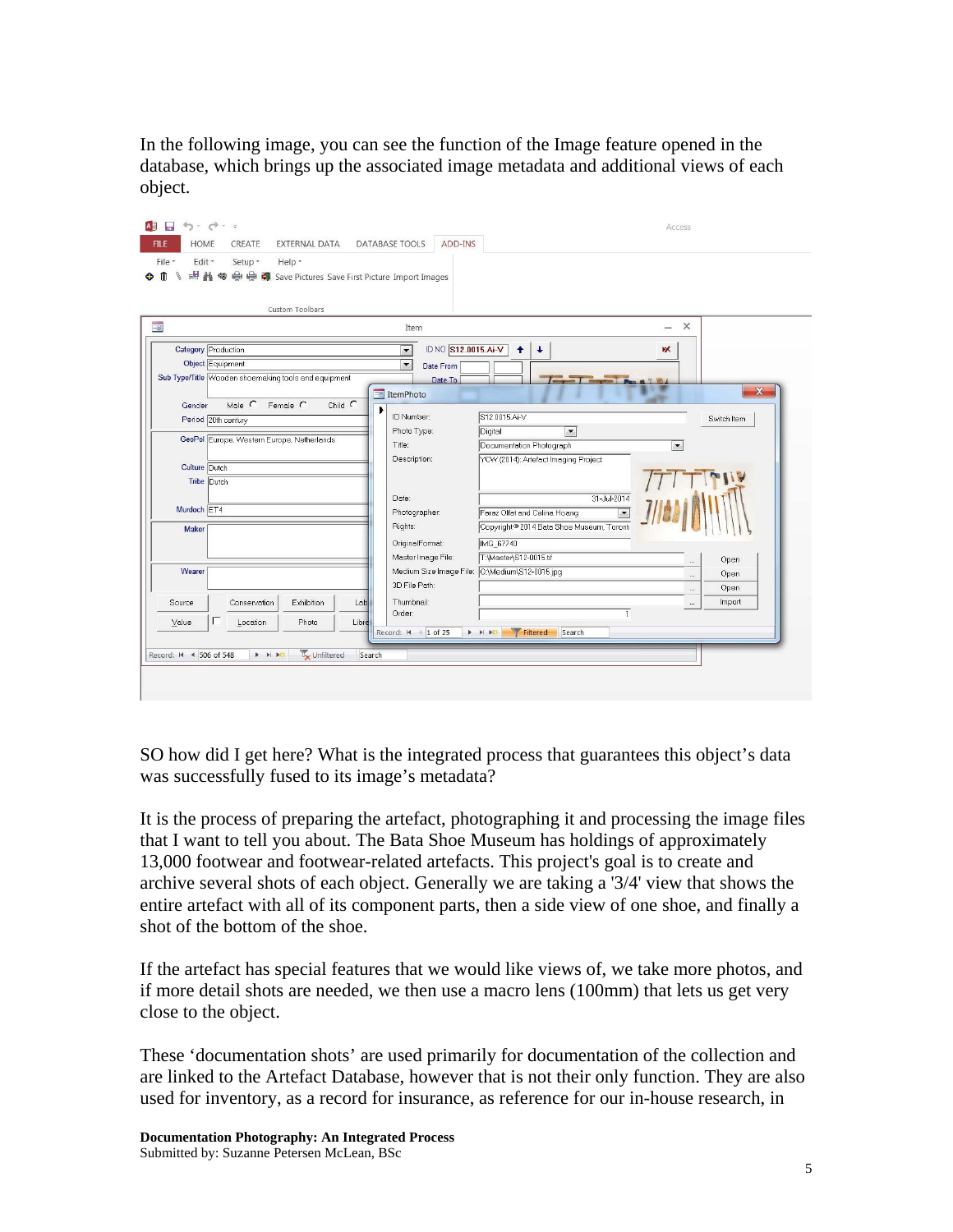our own publications, and for other publications through our Image Sales department. Because we have so many uses for these images, we realized from the beginning that we needed to capture versatile high quality files that featured even lighting, a white background, few shadows, great detail, crisp focus and lots of resolution. Our photography studio set up is simple and we have a small budget.

We shoot with a Canon EOS 5D, a model which was launched in 2007 and heralded in the era of affordable high-quality digital photography. Today this particular model is becoming obsolete because Canon is not producing new drivers for it, and it is therefore not recognizable to Windows operating systems 7 and 8. I can see the purchase of a new camera body in my future, but this camera has performed well for us over the years.

The camera is tethered to a Windows XP laptop, on which we review the images as we shoot and we save the image files. The camera settings are adjusted to "fluorescent lighting" to correct for the lighting we have.

Studio lighting can be a very expensive investment and as I mentioned we are on a strict budget. The studio lighting we have is the least expensive option available: Compact Fluorescent bulbs (also called CFLs) with basic white diffusers over them. We have five lamps. Besides being inexpensive, we like these lights because they run cool and that is best for both us and the artefacts. The colour change that is created by the lights needs to be corrected in two steps of the process: in the camera settings and in the PhotoShop processing.

The back drop is 4 foot-wide Arctic White seamless backdrop paper, which gives us a nice clean background that is easy to correct for colour and easy to 'select around' in PhotoShop.

So that is a summary of the equipment we use; now to describe the process.

I have always run this project with two people: an Artefact Handler and a Photographer. The two person team is important as each person gives their own personal perspective on the composition and clarity of the photo being captured and I believe this makes a superior product. Yes, the Artefact Handler must also look at each shot and give her opinion regarding object placement and composition. This helps the two work together as a team. And in addition, each staff has their own expertise and responsibility for their own roles. The Artefact Handler can focus on correct handling of the artefacts, and the Photographer knows that the handling, maintenance and movement of the photographic equipment is hers alone.

The Artefact Handler is in charge of artefact movement, tracking what's been shot, artefact preparation, placement on the photography surface, positioning the object for each of the three angles to be shot, replacing the internal storage supports, placing the artefact back on to its storage mounts, and returning object to storage.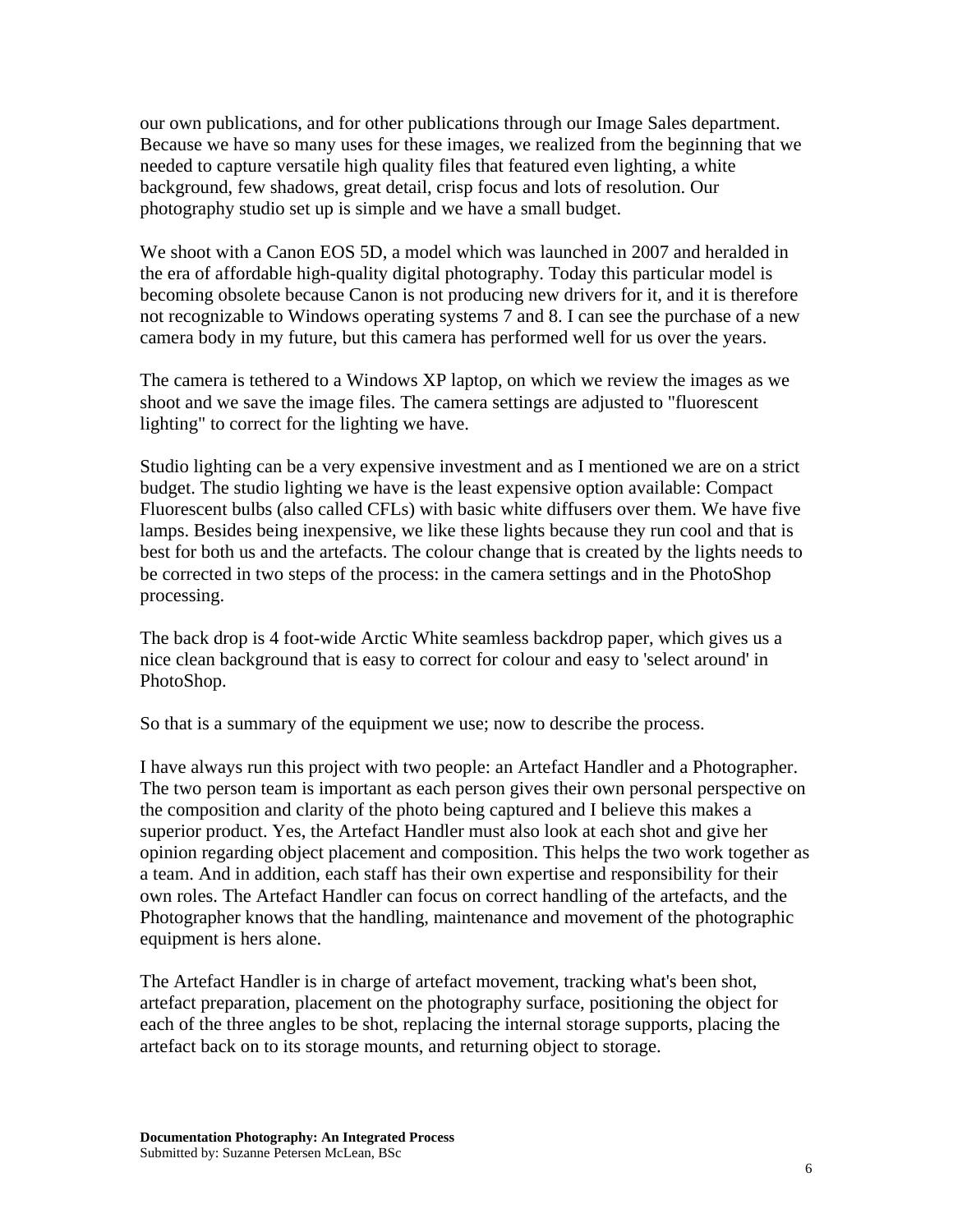Meanwhile, the Photographer is using a notebook to record the artefact number of the object being shot, and recording the image number of the best shot for each view. She is also preparing the equipment for the next shot, taking shots as the artefact on the photography surface is ready, and ensuring exposure, lighting and histogram levels are optimum. Once the session's photographs have all been taken, she then posts the RAW image files to a backup folder and also copies the images to processing folders, dividing them in two equal parts, half for each team member. The Photographer and the Artefact Handler will do post-photography processing to perfect each shot.

To backup all the work, we have an image server that holds only images: it holds these documentation shots (in a few formats and sizes) and also holds Field Images (taken on research trips), Images of past exhibition installations, Images and text of our Publications, and all of the associated metadata.

So, once the photography is complete for a set of objects, the team will process the resulting RAW files and then resize them into MASTER tiffs, MEDIUM jpgs, and THUMBnails. At this stage, the image files are also renamed according to our File Naming Protocol, which is a naming procedure we created in-house, and they are embedded with copyright information.

To process the images we make initial changes to the RAW file with Adobe's Bridge software, and then use Adobe's PhotoShop to make refinements. This process has changed a great deal over the years because of Adobe software upgrades and our efforts to learn how to best use each version. We use PhotoShop CS5 features such as Crop, Select, Hue/Saturation, Colour Balance, Levels, Curves, Healing Brush, Smart Sharpen, and Burn/Dodge to optimize the photograph's representation of the object. We have calibrated screens and use the artefact itself to colour match on-screen. Currently our time to process one image is greatly reduced over the previous year and is approximately 5 minutes for straight-forward adjustments and up to 30 minutes for complicated images such as white shoes, which are difficult to read on the white background.

I should note here that each image must be processed individually as each shot needs different adjustments depending on the white and black balance and the amount of colour in each shot. There is no way of automating this process so that all of the photographs come out looking their very best. PhotoShop DOES have an 'action record' function, but one cannot use this unchecked as each shot needs individual treatment. Much of this image processing involves selecting around the object and adjusting both the background and then the foreground. Selecting the object correctly requires time.

After the image corrections have been made, we move to the next step which is recording the metadata.

Metadata is the information about the image file, for example, the date the image was shot, with what camera and exposure. It can also include copyright information and contact information regarding the copyright holder. The metadata is uploaded and kept in